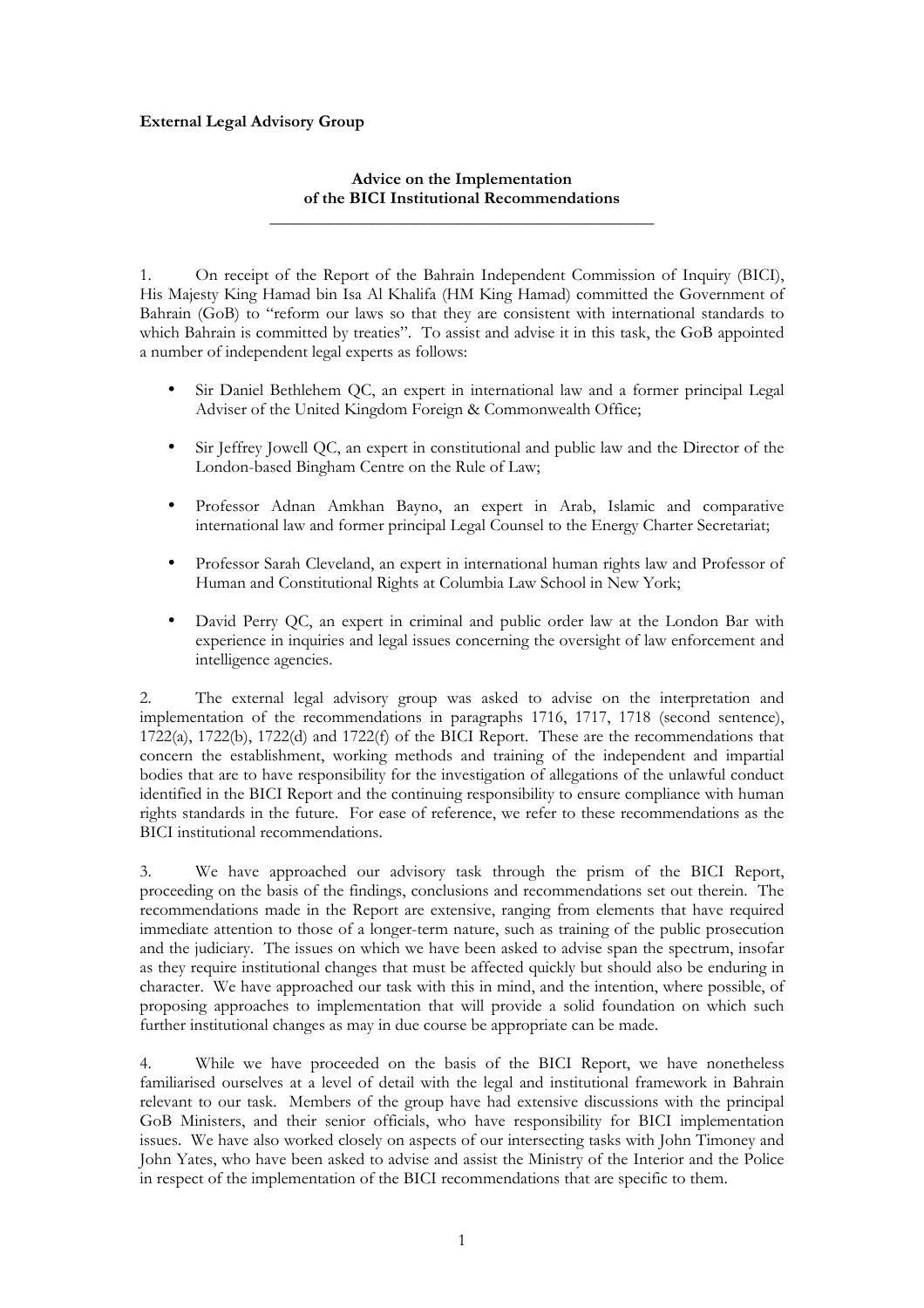5. In the final stages of the preparation of our advice, two of our number, Daniel Bethlehem and Adnan Amkhan Bayno, had the opportunity to discuss the principal elements of our advice with Professor Cherif Bassiouni.

6. Our principal advice and recommendations are set out below, divided into two parts: (a) general principles relevant to the interpretation of the BICI institutional recommendations; and (b) the interpretation of the specific recommendations in question.

## **General Principles of Interpretation**

7. The BICI institutional recommendations must be interpreted and implemented in the light of Bahrain's international human rights obligations, including as set out in the principal human rights treaties to which Bahrain is a party. These include the International Covenant on Civil and Political Rights (ICCPR), the International Covenant on Economic, Social and Cultural Rights (ICESCR), the Convention Against Torture and Other Cruel, Inhuman or Degrading Treatment or Punishment (Convention Against Torture), the Convention on the Elimination of All Forms of Discrimination Against Women (CEDAW), the Convention on the Rights of the Child (CRC), the Arab Charter on Human Rights (Arab Charter), and various standard-setting conventions of the International Labour Organisation.

8. With regard to the implementation of the BICI institutional recommendations, those binding treaty commitments that are particularly pertinent are the ICCPR, the Convention Against Torture, and the Arab Charter, although other binding instruments will also be relevant, as will also various non-binding but nonetheless standard-setting texts. These include, most notably the Principles on Effective Prevention and Investigation of Extra-Legal, Arbitrary and Summary Executions (Effective Prevention and Investigation Principles) and the Principles on the Effective Investigation and Documentation of Torture and Other Cruel, Inhuman or Degrading Treatment or Punishment (Istanbul Principles).

9. By reference to international law, the following principles of general application are the core principles required of bodies that are responsible for the investigation of alleged human rights abuses and for on-going monitoring and oversight to ensure that such abuses do not occur in the future:1

- (a) such bodies must be provided with the authority and resources to enable them to fulfil their mandate;
- (b) they must be independent and impartial, in the sense that they must be fully independent of those they are investigating and there must no personal or institutional bias or appearance of bias;
- (c) they must have autonomy of action and must be capable of acting, and must act, on their own authority once a matter has been brought to their attention;
- (d) they must have the expertise necessary to carry out their tasks;
- (e) there must be an element of objective public scrutiny and transparency in the investigations process;

<sup>!!!!!!!!!!!!!!!!!!!!!!!!!!!!!!!!!!!!!!!!!!!!!!!!!!!!!!!</sup> <sup>1</sup> We emphasise that the principles set out in this paragraph are core principles of general application but are not the only principles that will be relevant for these purposes. Careful regard will also have to be had to both the Effective Prevention and Investigation Principles and the Istanbul Principles noted in paragraph 8.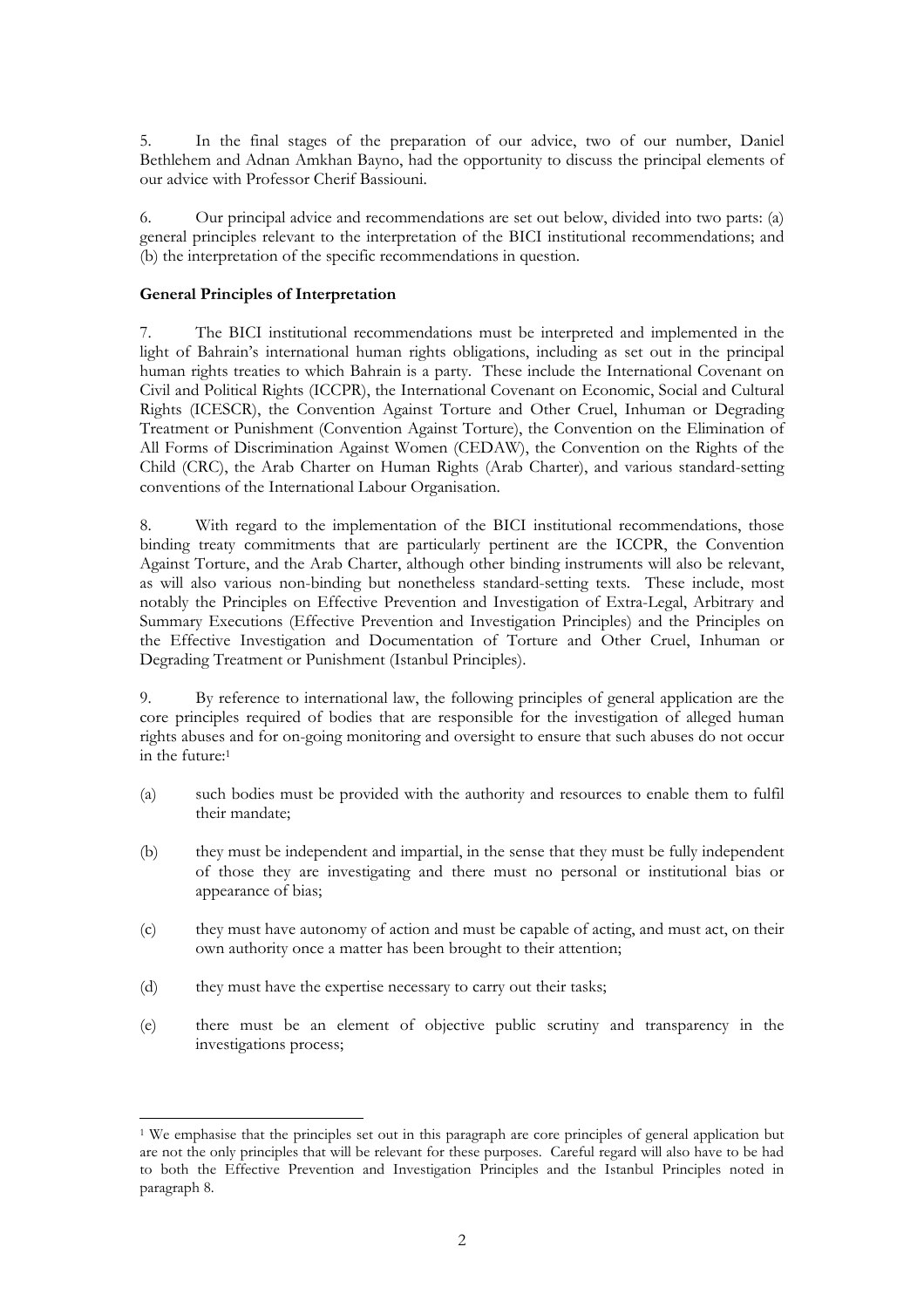- (f) the victims, next-of-kin or other complainants must be afforded a meaningful opportunity to participate in the process;
- (g) the process must be capable of securing accountability;
- (h) investigations must be prompt and expeditious; and
- (i) the State must cooperate and provide the investigation with facts that are within its knowledge.

## **Interpretation and Implementation of the BICI Institutional Recommendations**

10. **Paragraph 1716** recommends the establishment of "a national independent and impartial mechanism to determine accountability". While this is not necessarily the exclusive focus of the recommendation, this recommendation seems to us to be concerned principally with establishing accountability for the conduct that was the subject of the BICI investigation, ie, conduct that has already occurred. This is consistent with the language of the paragraph as well as with the paragraphs in the body of the BICI Report from which it was drawn, in particular paragraphs 890 – 892 and 1246. It is also consistent with the analysis and conclusions of the Report that indicates that there was not an adequate, effective, independent and impartial investigation intro allegations of the most serious kind.

11. In our view, this recommendation requires that the GoB establish a distinct and independent investigative prosecutorial unit with the responsibility to determine accountability both of an individual character and in respect of systemic and institutional issues arising out of the events on which the BICI reported. The importance of establishing a *distinct* prosecutorial unit, as opposed to proceeding by way of a number of discrete investigations into individual conduct, follows from the requirement that the investigations in contemplation in paragraph 1716 must be capable of examining institutional and systemic issues, including as may go to issues of superior responsibility. Discrete investigations into individual conduct are not, in our view, likely to be well placed to address such issues. A distinct and independent investigative prosecutorial unit, lead at senior levels, and capable of looking across individual cases, would therefore be appropriate in these circumstances.

12. Different jurisdictions approach tasks of this nature in different ways. In many civil law jurisdictions, it would be common to appoint an investigating magistrate, supported by a team of prosecutors, criminal investigators and forensic experts. In some common law jurisdictions, this role would be allocated to a special prosecutor. In other cases, an independent unit would be established within the existing independent prosecutorial authority, with a senior figure at its head, and staffed and supported as necessary.

13. In our view, it is not significant what this distinct prosecutorial unit is called. What is important is that it meets, at a minimum, the requirements of independence, impartiality and effectiveness set out in paragraph 9 above, including as to the necessary specialist expertise and investigative capacity. We consider that such a unit could properly be established within the Attorney General's Office, led at senior prosecutorial level, and supplemented by specialist expertise and investigative capacity that will be necessary for it to fulfil its task. For ease of reference, we refer to this unit in neutral terms simply as the BICI Investigations Unit.

14. Established in this form, the BICI Investigations Unit would report to, and come under the overall supervision of the Attorney General. From our reading of the BICI Report, there is no suggestion that the Attorney General or the Public Prosecution is tainted by the events on which the BICI reported such as to require that the investigations unit required by paragraph 1716 should be established outside the Attorney General's Office. On the contrary, we consider that there is longer-term merit in establishing the BICI Investigations Unit under the framework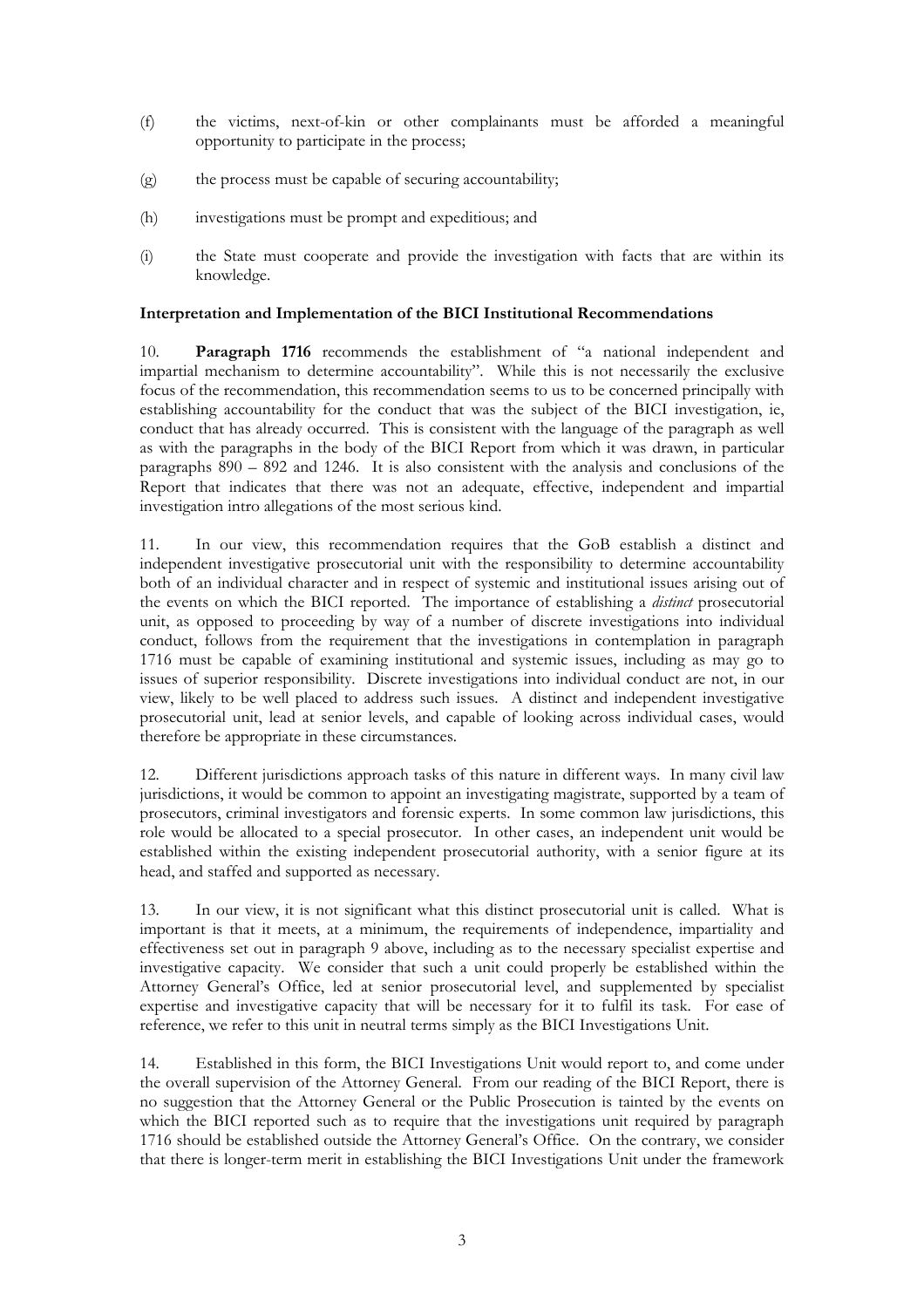of the Attorney General precisely for purposes of facilitating the long-term development of expertise within this Office.

15. Given the high number of cases that the BICI Investigations Unit will be required to investigate, as well as the requirement to look into institutional issues more widely, it will be necessary for the specialist expertise and investigative capacity of the Unit to be supplemented. To this end, it will be necessary for the Attorney General either to secure the secondment to the BICI Investigations Unit, or to hire into the Unit directly, an appropriate number of suitably experienced and independent criminal investigators and forensic experts. The experience and independence of these personnel will fall to be assessed by reference, at a minimum, to the criteria indicated in paragraph 9 above. Once located in the BICI Investigations Unit, these criminal investigators and forensic experts should be subject to the instruction, direction and control of the Head of the BICI Investigations Unit and, as appropriate, in his supervisory capacity, the Attorney General alone. It would, further, be appropriate to affirm explicitly, in the arrangements implemented by the Attorney General to set up the BICI Investigations Unit and to establish its mandate, that all the personnel of the Unit shall be required to take instruction only from the Head of the Unit and, as appropriate, in his supervisory capacity, from the Attorney General, and not from any other person or body.

16. To further bolster the experience available to the BICI Investigations Unit, we propose, additionally, that the Supreme Judicial Council appoint a senior independent adviser with the dual roles of Adviser to the Supreme Judicial Council on these matters and of Independent Investigations Counsellor to the BICI Investigations Unit. Noting that the Attorney General is a member of the Supreme Judicial Council, the appointee to these roles would work closely with the Attorney General and the BICI Investigations Unit for purposes of providing strategic advice and experience on the work of the Investigations Unit.

17. As part of the institutional dimension of its investigations, the BICI Investigations Unit will have to consider questions of "superior responsibility". This concept, which is well established in international criminal law, including as a principle of customary international law, provides that criminal liability may arise not only from actions that constitute planning, ordering, inducing or otherwise aiding and abetting a crime (which give rise to direct criminal responsibility), but also in circumstances in which a (civilian or military) superior knew or had reason to know that a subordinate was about to commit an offence, or had already done so, but failed to take reasonable steps to prevent the offence or to investigate and punish it.

18. **Paragraphs 1717 and 1718 (second sentence)** recommend the establishment of internal independent inspectors general, or ombudsman's offices, in the Ministry of the Interior (MoI) and in the National Security Agency (NSA). At a minimum, both of these offices, and the processes established in respect of their work, must meet the requirements of independence, impartiality and effectiveness noted in paragraph 9 above. Given the different functions and character of these bodies, it is appropriate that the detailed arrangements in respect of these Ombudsman Offices are tailored to meet the requirements of the institutions to which they will be related.

19. As regards the **paragraph 1717** recommendation to establish an Ombudsman's Office in the MoI, members have had extensive discussions with John Timoney and John Yates on these matters, as well as with others in the MoI, including with the Minister and his senior officials. These discussions have focused both on the legal requirements of independence, impartiality and effectiveness in respect of the Ombudsman's Office and on wider issues of institutional reform within the MoI of a complementary nature. Mr Timoney and Mr Yates bring extensive practical experience of these matters from a policing perspective and we have therefore combined with them, and supported their efforts, in drawing up the practical proposals to give effect to the paragraph 1717 recommendation as well as to wider supplementary departmental reform in the MoI.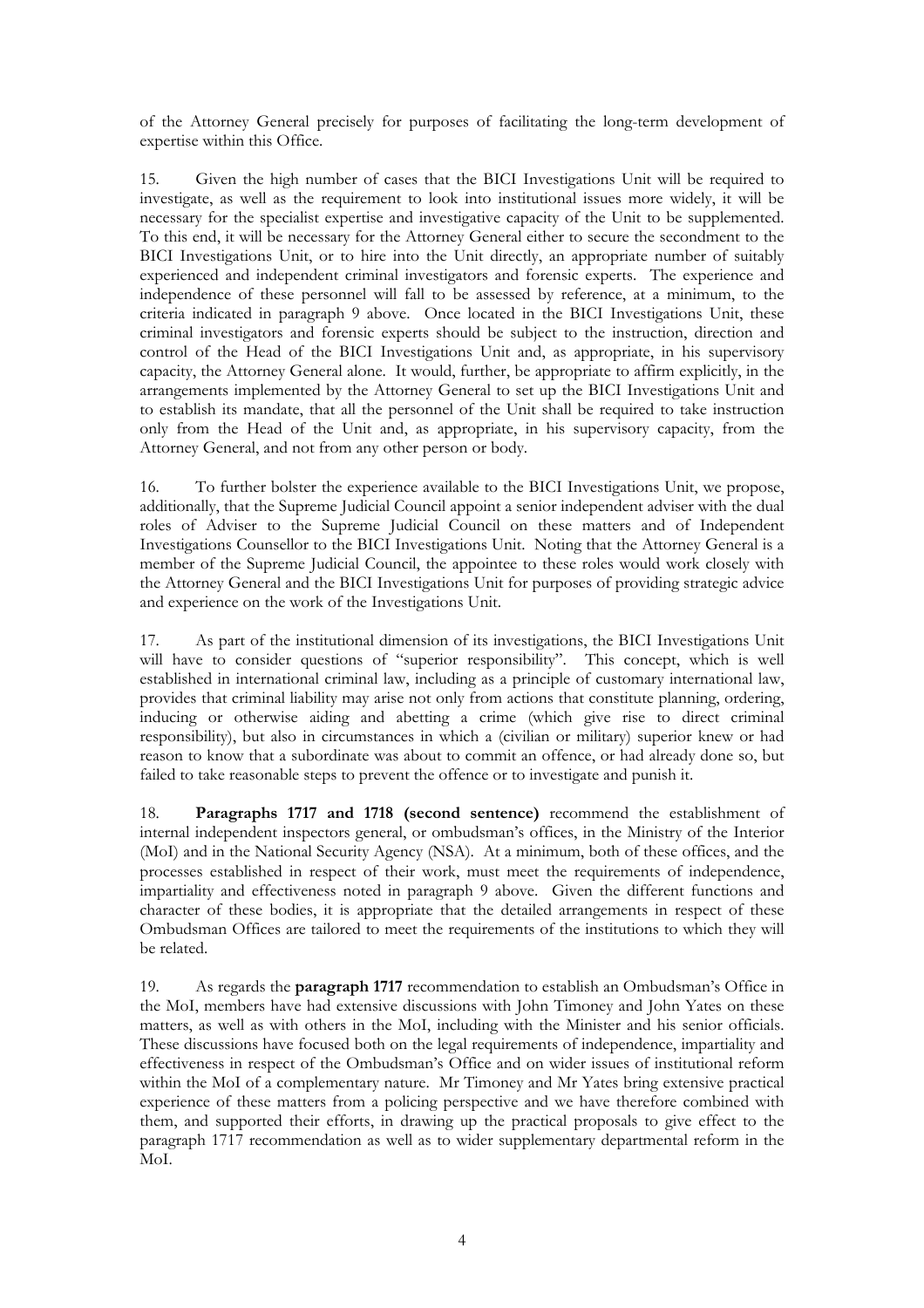20. As the detail of these proposals is addressed in a paper prepared by Mr Timoney and Mr Yates, into which we have had input, we do not repeat that advice here. In broad brush, however, the essential features of the proposals in respect of the MoI and the MoI Ombudsman are as follows.

- (a) An Independent Ombudsman should be established with responsibility for overseeing and conducting independent investigations into clearly defined circumstances involving (i) the most serious allegations made against the police, and/or (ii) serious issues affecting public confidence in policing. These will include such matters as deaths in custody and allegations of serious mistreatment.
- (b) The Independent Ombudsman should sit outside the immediate hierarchy of the MoI, reporting to the Minister. It would be appropriate that the Office of the Independent Ombudsman is established by Decree.
- (c) The Attorney General will retain primacy in respect of all criminal investigations. A Protocol should be drawn up to address the respective responsibilities of and cooperation between the Attorney General and the Independent Ombudsman.
- (d) Separate from the Independent Ombudsman, there should also be established in the MoI and Internal Affairs Department which will have internal responsibility for first order disciplinary review and personnel oversight of the police, and be the single point for the receipt, assessment and referral of all complaints against the police from the public and elsewhere.
- (e) A Protocol should be drawn up, or this may be combined into a single protocol with the matters addressed in (c) above, to address the respective responsibilities of and cooperation between the Independent Ombudsman and the Internal Affairs Department, including the latter's involvement in complaints and the procedures that will be adopted to ensure that immediate evidential opportunities are captured by the Internal Affairs Department. The Protocol will make it clear that all serious matters (as described in (a) above) must immediately on receipt be referred for further investigation to the Independent Ombudsman or to the Attorney General.
- (f) The role of the current Inspector-General's Office of the MoI should be transformed in two ways. First, it should no longer have any responsibility for any matter of prisons management and oversight. Second, its responsibilities should be focused on internal MoI quality assurance and review, including in respect of short-term detention facilities, ie, while detainees are still under the jurisdiction of police. The Inspector General should not, however, have any investigative role in relation to complaints against the police, which should be addressed by the Internal Affairs Department, the Independent Ombudsman or the Attorney General as appropriate.

21. As these proposals imply, we consider that a prerequisite for the meaningful implementation of the recommendation to establish an independent and impartial inspector general's office in the MoI is that oversight of the police must more generally be placed on a firmer and fuller footing than is the case at present. The legal framework relevant to these issues should over time be developed to include detailed guidelines on police standards and behaviour, both of a legislative character and in codes of practice and professional standards guidelines.

22. As regards the **paragraph 1718, second sentence** recommendation to establish an Ombudsman's Office in the NSA, we have had extensive discussions with the NSA. As a preliminary matter, we note the following. The NSA is a security and intelligence agency rather than a policing body. Legislative changes that have been made following the BICI Report have removed from the NSA all powers of arrest and detention. This is appropriate and establishes the NSA's profile and responsibilities closer to those of intelligence and security agencies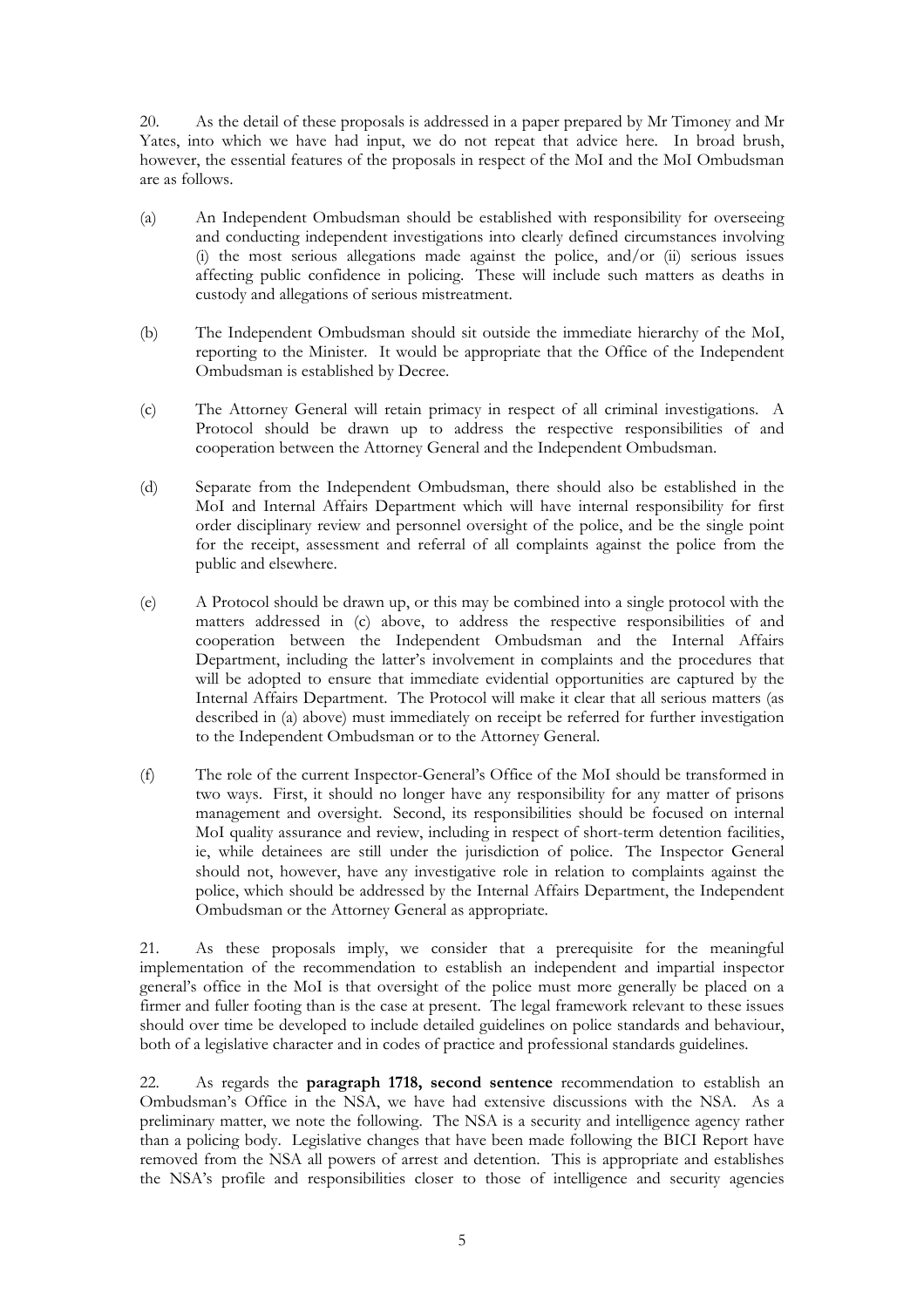elsewhere whose responsibilities are focused on intelligence gathering and threat mitigation. These are proper and legitimate functions that are appropriately regulated by law.

23. A prerequisite for the meaningful implementation of the recommendation to establish an Independent Ombudsman in the NSA is that the Independent Ombudsman's function must be located within a wider, visible legislative framework governing the NSA. The Independent Ombudsman's Office should be established by Decree. Amongst other elements, this Decree should address the central importance of maintaining and securing the confidentiality of the information held by the NSA and of its legitimate activities. This would be in line with the arrangements in respect of comparable agencies worldwide.

24. Following discussion with the NSA, and with Professor Bassiouni, we propose the establishment of an Independent Ombudsman's Office in respect of the NSA that has the following core features, noting that, as regards the establishment and structure of the Ombudsman's Office, the fundamental issue will be that the Independent Ombudsman should be, in his or her person, as well as in the Office of the Independent Ombudsman, an independent and impartial entity, personally and organisationally distinct from those that may be the subject of investigation.

25. The core features of the Independent Ombudsman in respect of the NSA should be the following.

- (a) The Independent Ombudsman should be a separate office in the NSA, not under the control, authority or direction of any person. The Ombudsman should report in parallel to the Head of the NSA and the Prime Minister, and, through the Prime Minister, to the King. The establishment of the Independent Ombudsman should therefore be addressed in a Decree or other legislative measure.
- (b) The Independent Ombudsman should have two separate places of work. First, the Ombudsman should have a distinct and secure office within the NSA, solely reserved for his or her exclusive use and within which the Ombudsman's papers and other information can be held separately and securely from NSA papers and information. This office should be the only location at which the Ombudsman would be mandated to conduct enquiries of NSA personnel and to examine NSA information. Second, the Ombudsman should have a separate, distinct and secure office outside the NSA, preferably in the Ministry of Justice, which would be the only location at which the Ombudsman could keep papers and other records concerning complainants and other information of a confidential nature necessary to ensure the safety and the privacy of complainants and other interested persons.
- (c) The person appointed as Independent Ombudsman should, through his or her experience and personal qualities, be someone who would be demonstrably of the highest professional and personal integrity, preferably a senior and experienced lawyer governed by legal professional standards of conduct.
- (d) The Independent Ombudsman should have a separate and secure budget, adequate to its tasks, that is ring-fenced from the budget of the NSA and from external influence.
- (e) Within this structure, the Independent Ombudsman should be empowered to make such enquiries of, and to have secure access to, such persons and information as may be necessary for him or her to pursue their investigatory tasks efficiently and effectively.
- (f) The Independent Ombudsman should be set up in such a manner as to be able to receive complaints, communications and information in absolute confidence and to handle them, and to secure the safety and privacy of complainants, in a manner that is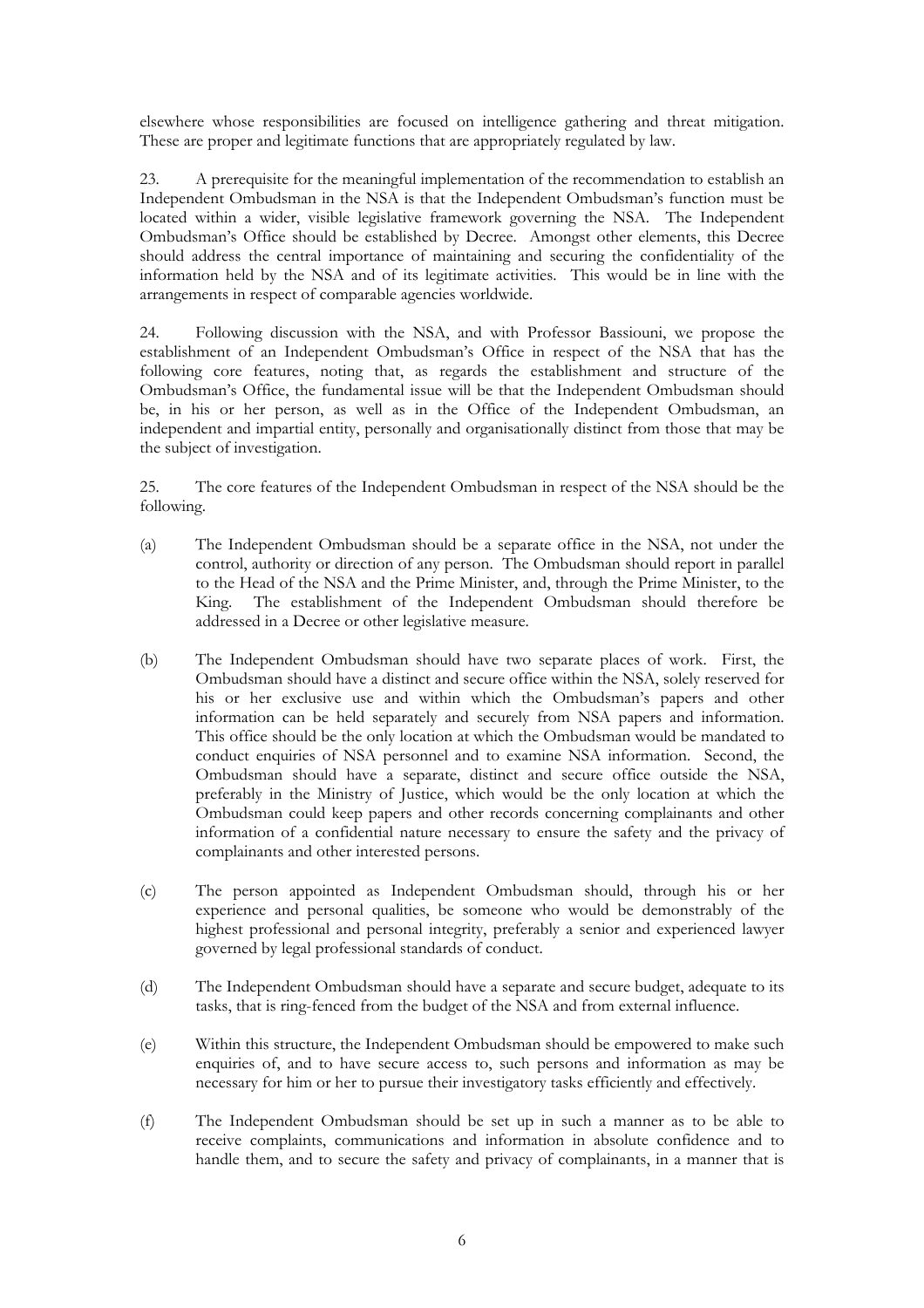utterly secure. All such complaints, communications and information should be held at the Ombudsman's office located externally to the NSA.

- (g) The Decree establishing the Ombudsman's office should address explicitly the responsibility of the Independent Ombudsman to maintain the security and confidentiality of NSA conduct and information.
- (h) Provision should be made for an unclassified, but sufficiently informative report by the Independent Ombudsman in respect of any complaint and investigation to be provided to the complainant and other affected persons.
- (i) On appointment, the Independent Ombudsman should prepare a public document that addresses such matters as (i) the procedures of the office, including issues of timeliness of investigations, (ii) receipt of complaints, (iii) provision for the safety and security of complainants, etc.
- (j) The Decree establishing the Ombudsman should require the full cooperation of all State agencies and officials with the Ombudsman.
- (k) Insofar as this is not already the case in respect of the NSA, the Attorney General should be given primacy in respect of all criminal investigations, including in respect of NSA personnel and conduct. A Protocol should be drawn up to address the respective responsibilities of and cooperation between the Attorney General and the Independent Ombudsman.
- (l) In addition to an Independent Ombudsman, there should also be established within the NSA a Professional Standards Office that would have responsibility for professional standards, training, and related matters within the NSA. A Protocol should be drawn up between the Professional Standards Office and the Independent Ombudsman to address their respective areas of competence, areas of cooperation, and areas of potential overlap.
- (m) The Decree establishing the Independent Ombudsman should provide that the Ombudsman must submit a semi-annual confidential report in parallel to the Head of the NSA and to the Prime Minister, and, through the Prime Minister, to the King, reporting on the matters that the Independent Ombudsman has investigated.

26. **Paragraph 1719** recommends the adoption of legislative measures requiring the Attorney General to investigate claims of torture and other forms of cruel, inhuman or degrading treatment or punishment and the use of independent forensic experts. It also recommends that the legislation provide for appropriate remedies in such cases.

27. The implementation of this recommendation is in principle straightforward, requiring either clarification that the necessary legislative measures are already in place or the passing of legislation to give effect to these elements. Full implementation of the recommendation, however, requires at a minimum that two additional elements are also addressed. First, a full and careful review will be necessary to ensure that the crimes that come within the investigative responsibility of the Attorney General include both all conduct that is criminalised by the Convention Against Torture and that such crimes also include other conduct which, by reference to other international treaties to which Bahrain is a party, is also criminalised. Second, this review should also address whether the Bahrain Penal Code and Code of Criminal Procedure include provisions sufficient to address conduct that would be engaged by the concept of superior responsibility.

28. As regards this latter aspect, we note above that the concept of superior responsibility is well established in international criminal law, including as a principle of customary international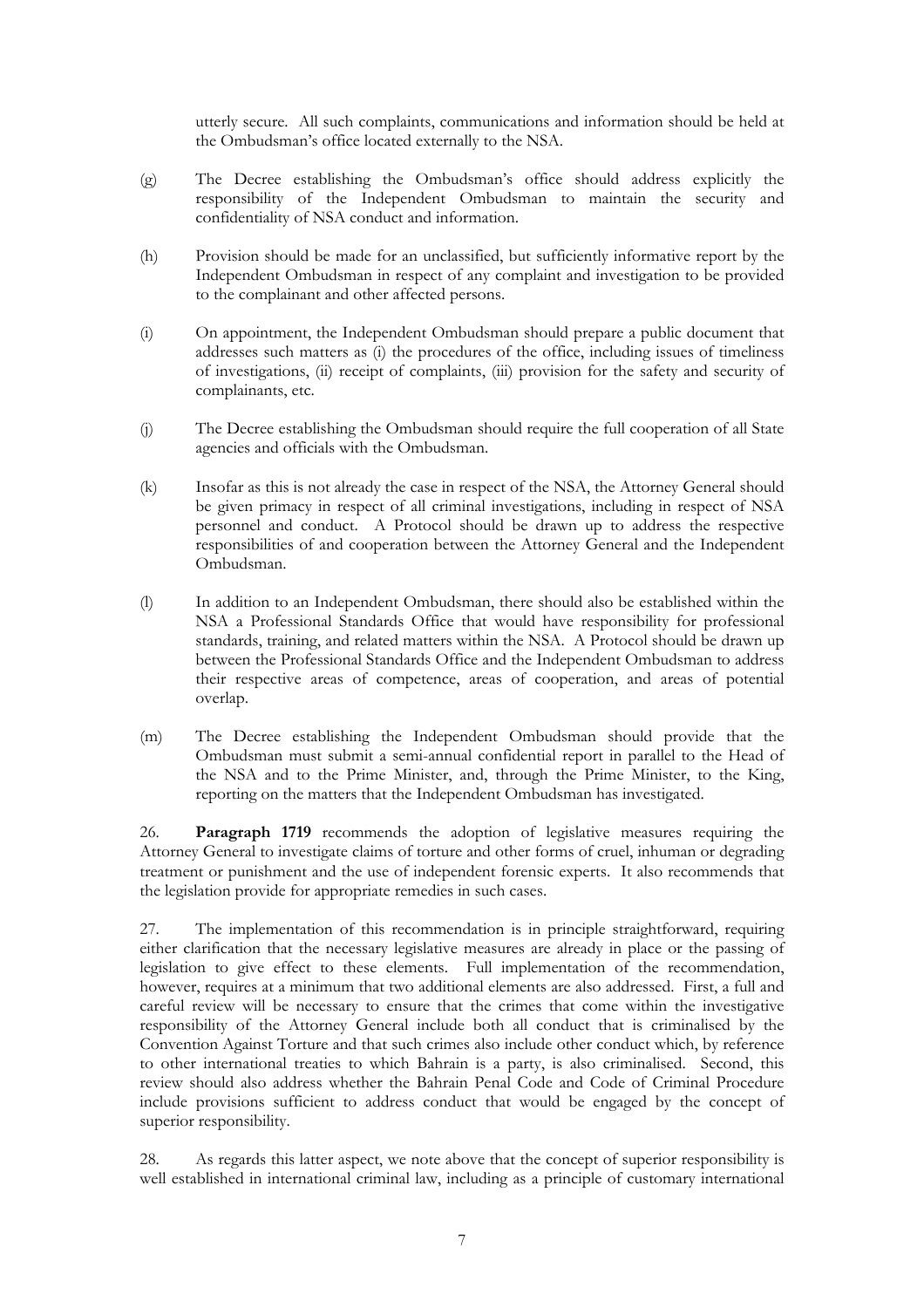law. Whether or not the concept is explicitly already part of the criminal law of Bahrain, we anticipate that some or all of its constituent offences (noted in paragraph 19 above) will be part of Bahraini criminal law. Further, insofar as the Convention Against Torture has been promulgated into Bahraini law, and that the Convention has been construed by the Committee Against Torture established under the Convention as including the concept of superior responsibility, we anticipate that there should not be any significant obstacle of retroactivity in respect of such offences for purposes of the investigation and prosecution of the conduct addressed in the BICI Report.

29. Given the special circumstances and the heavy burden of responsibility that will be placed on the Attorney General's Office, we consider that it would be appropriate to reinforce the Attorney General's Office by the appointment of one or more independent human rights counsellors to assist the work of the Office on the issues addressed in the BICI Report. This is separate from of the proposal in paragraph 16 above that the Supreme Judicial Council appoint a senior independent adviser with the responsibility *inter alia* of Independent Investigations Counsellor to provide strategic advice and bring strategic experience to the work of the BICI Investigations Unit.

30. Issues of training and capacity building in respect of the Attorney General's Office are of considerable importance. These are addressed as part of the advice in respect of paragraph 1722(f).

31. **Paragraph 1722(a)** recommends that allegations of torture and similar treatment be investigated by an independent and impartial body, following the Istanbul Principles. **Paragraph 1722(b)** recommends the establishment on an independent body to examine all complaints or torture or ill-treatment, excessive use of force and other abuses at the hands of the authorities. **Paragraph 1722(d)** recommends that all detention should be subject to effective monitoring by an independent body.

32. **Paragraph 1722(a)** overlaps with paragraphs 1716 and 1719, with the result that responsibility for the investigations described therein may properly be vested in the Attorney General's Office. The requirements of independence, impartiality and effectiveness noted in paragraph 9 above would also apply in respect of this recommendation.

33. Similarly, **Paragraph 1722(b)** also overlaps significantly with paragraphs 1716, 1719 and 1722(a) such that it can properly be read coextensively with the earlier paragraphs with the result that responsibility for the investigations described therein may also properly be vested in the Attorney General's Office.

34. A different reading could, however, take **paragraphs 1722(b) and 1722(d)** together, combining the responsibilities of the independent bodies contemplated in the two recommendations. On this approach, the focus of the paragraph 1722(b) independent body would be *complaints*, rather than claims of an already established character, ie, allegations whose *prima facie* quality requiring criminal investigation had already been established. The remit of this body could then be combined with that of the independent body contemplated in paragraph 1722(d) for purposes of monitoring detention.

35. If this reading is adopted, to achieve these dual purposes, the GoB would either have to establish a new standing independent body or it would have to sufficiently revise the mandate of the National Human Rights Institution for purposes of demonstrably ensuring its independence, impartiality and effectiveness, as well as extending its mandate appropriately in respect of detention monitoring.

36. As noted in paragraph 20(f) above, we consider that the Inspector General of the MoI should no longer have management and oversight responsibility in respect of prisons. Nor, in our view, should such responsibility rest with the Attorney General's Office, even though it